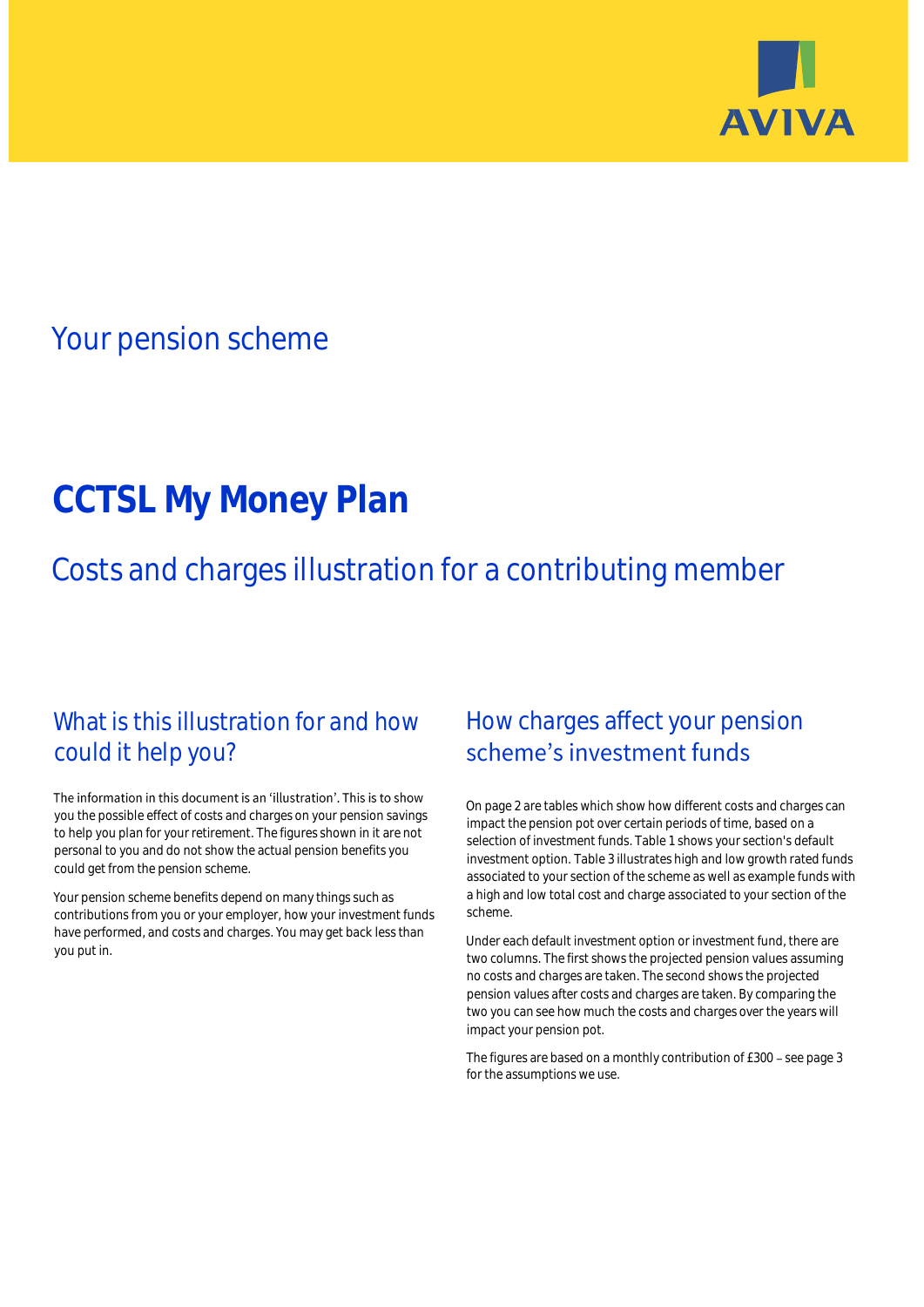| Illustration of effect of costs and charges on the Default Investment Option in<br><b>CCTSL My Money Plan</b> |                                        |                                    |  |  |  |  |  |
|---------------------------------------------------------------------------------------------------------------|----------------------------------------|------------------------------------|--|--|--|--|--|
|                                                                                                               | <b>My Future</b>                       |                                    |  |  |  |  |  |
|                                                                                                               | Assumed growth rate 3.2% (p.a.)        |                                    |  |  |  |  |  |
|                                                                                                               | Assumed costs and charges 0.62% (p.a.) |                                    |  |  |  |  |  |
| At end of year                                                                                                | Projected value assuming no            | <b>Projected value after costs</b> |  |  |  |  |  |
|                                                                                                               | costs and charges are taken            | and charges are taken              |  |  |  |  |  |
| $\mathbf{1}$                                                                                                  | £3,580                                 | £3,570                             |  |  |  |  |  |
| $\overline{2}$                                                                                                | £7,200                                 | £7,150                             |  |  |  |  |  |
| 3                                                                                                             | £10,900                                | £10,800                            |  |  |  |  |  |
| $\overline{\mathbf{a}}$                                                                                       | £14,600                                | £14,400                            |  |  |  |  |  |
| 5                                                                                                             | £18,300                                | £18,000                            |  |  |  |  |  |
| 10                                                                                                            | £37,600                                | £36,400                            |  |  |  |  |  |
| 15                                                                                                            | £57,900                                | £55,200                            |  |  |  |  |  |
| 20                                                                                                            | £79,400                                | £74,400                            |  |  |  |  |  |
| 25                                                                                                            | £102,000                               | £94,000                            |  |  |  |  |  |
| 30                                                                                                            | £126,000                               | £114,000                           |  |  |  |  |  |
| 35                                                                                                            | £151,000                               | £135,000                           |  |  |  |  |  |
| 40                                                                                                            | £176,000                               | £154,000                           |  |  |  |  |  |
| 45                                                                                                            | £198,000                               | £171,000                           |  |  |  |  |  |
| 50                                                                                                            | £217,000                               | £184,000                           |  |  |  |  |  |

#### **Table 2**

| List of Funds included in the Default Investment Option |                         |                    |
|---------------------------------------------------------|-------------------------|--------------------|
| <b>Fund name</b>                                        | <b>Total Cost and</b>   | <b>Growth Rate</b> |
|                                                         | Charge (p.a.)<br>(p.a.) |                    |
| Av MyM My Future Growth                                 | 0.64%                   | 3.60%              |
| Av MyM My Future Consolidation                          | 0.59%                   | 2.40%              |
|                                                         |                         |                    |
|                                                         |                         |                    |
|                                                         |                         |                    |
|                                                         |                         |                    |
|                                                         |                         |                    |
|                                                         |                         |                    |
|                                                         |                         |                    |
|                                                         |                         |                    |

**Aviva Life & Pensions UK Limited.**

Registered in England No. 3253947. Registered office: Aviva, Wellington Row, York, YO90 1WR. Authorised by the Prudential Regulation Authority and regulated by the Financial Conduct Authority and the Prudential Regulation Authority. Firm Reference Number 185896. **aviva.co.uk** TEMP GFI NG071309 09/2018